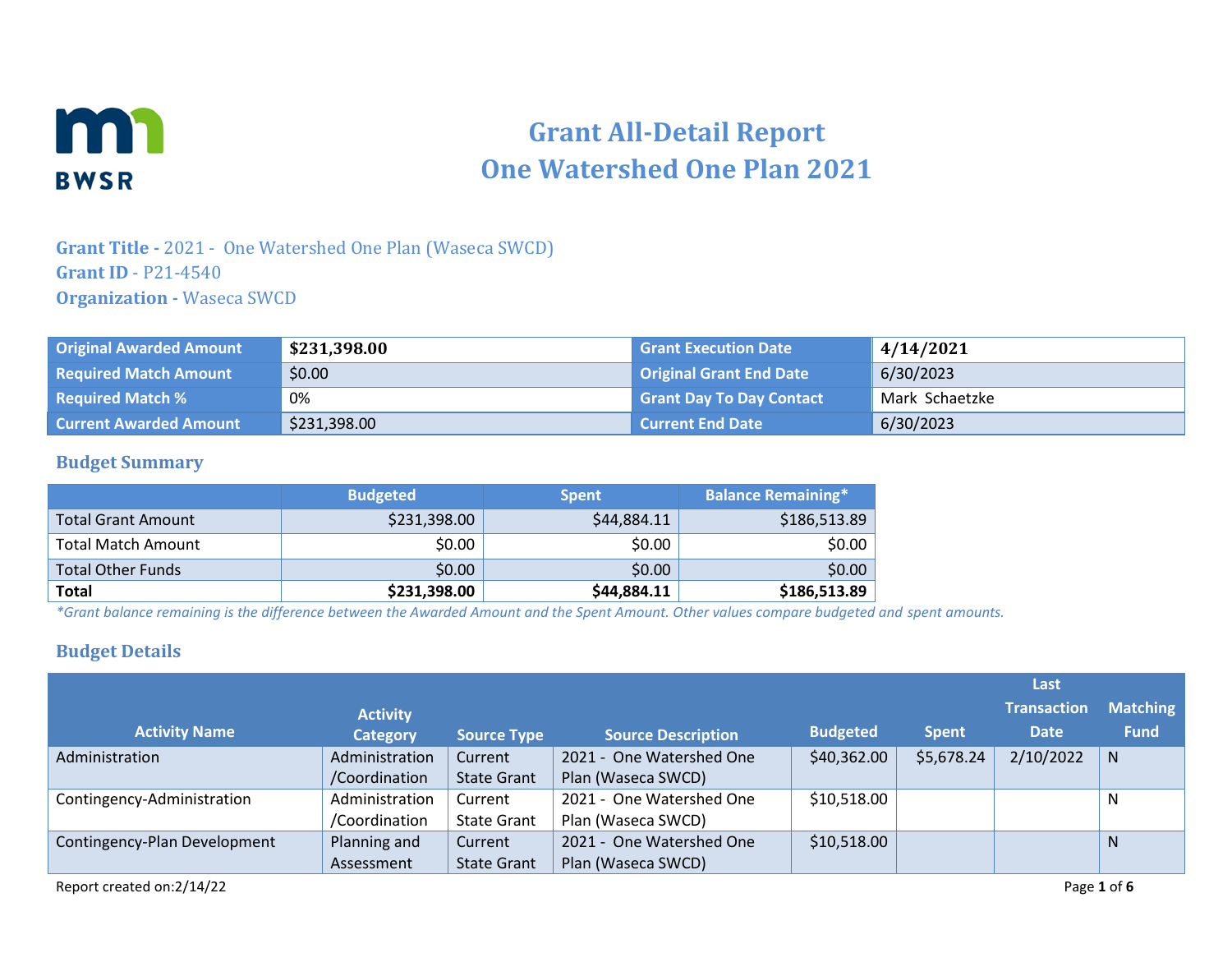|                      |                 |                    |                           |                 |              | Last               |                 |
|----------------------|-----------------|--------------------|---------------------------|-----------------|--------------|--------------------|-----------------|
|                      | <b>Activity</b> |                    |                           |                 |              | <b>Transaction</b> | <b>Matching</b> |
| <b>Activity Name</b> | Category        | <b>Source Type</b> | <b>Source Description</b> | <b>Budgeted</b> | <b>Spent</b> | <b>Date</b>        | <b>Fund</b>     |
| Plan Development     | Planning and    | Current            | 2021 - One Watershed One  | \$170,000.00    | \$39,205.87  | 2/10/2022          | N               |
|                      | Assessment      | <b>State Grant</b> | Plan (Waseca SWCD)        |                 |              |                    |                 |

## **Activity Details Summary**

| <b>Activity Details</b>             | <b>Total Action Count</b> | <b>Total Activity Mapped</b> |                  | <b>Proposed Size / Unit</b> | <b>Actual Size / Unit</b> |
|-------------------------------------|---------------------------|------------------------------|------------------|-----------------------------|---------------------------|
|                                     |                           |                              |                  |                             |                           |
| <b>Proposed Activity Indicators</b> |                           |                              |                  |                             |                           |
| <b>Activity Name</b>                | <b>Indicator Name</b>     | <b>Value &amp; Units</b>     | <b>Waterbody</b> | <b>Calculation Tool</b>     | <b>Comments</b>           |
| <b>Final Indicators Summary</b>     |                           |                              |                  |                             |                           |
| <b>Indicator Name</b>               |                           | <b>Total Value</b>           | <b>Unit</b>      |                             |                           |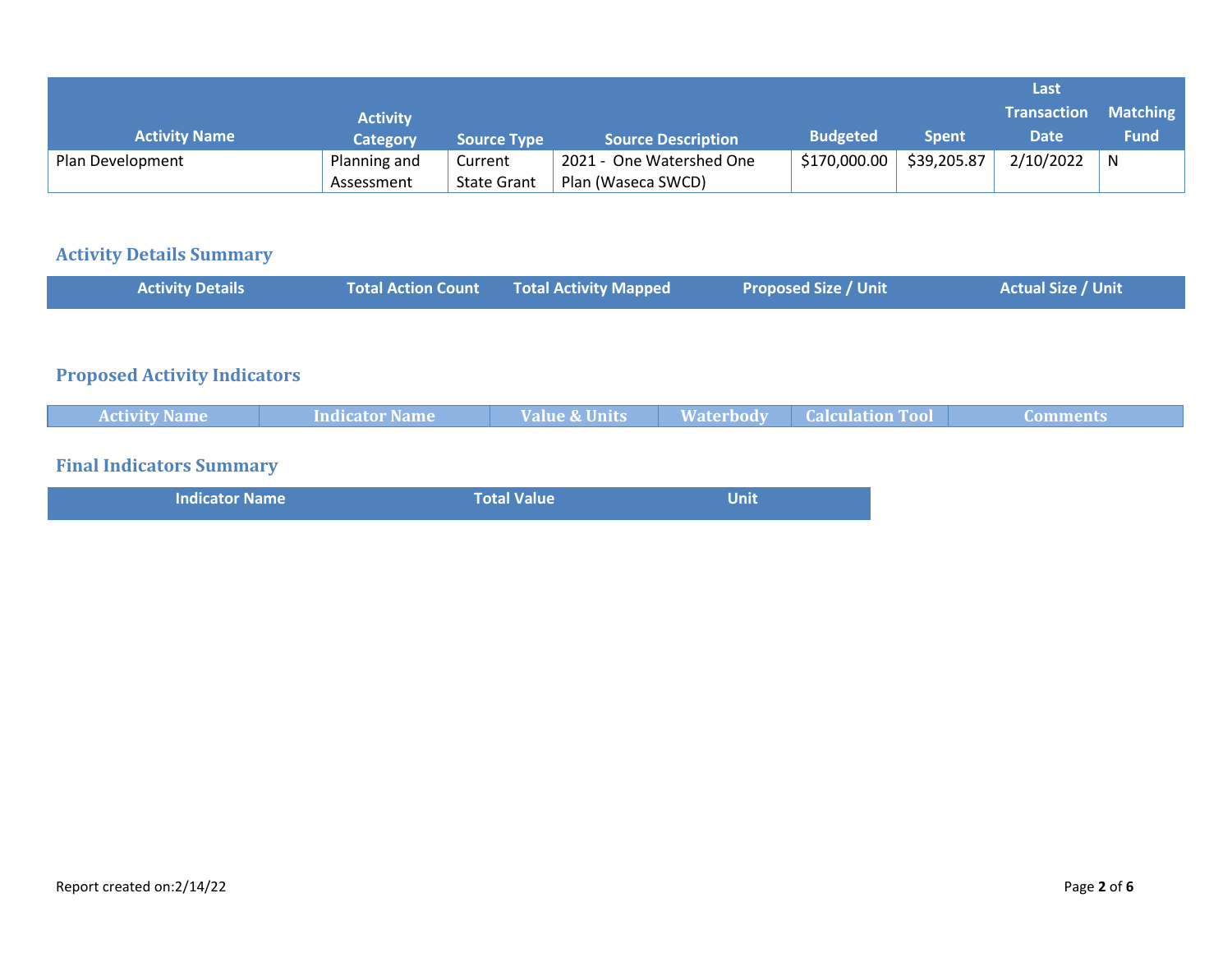## **Grant Activity**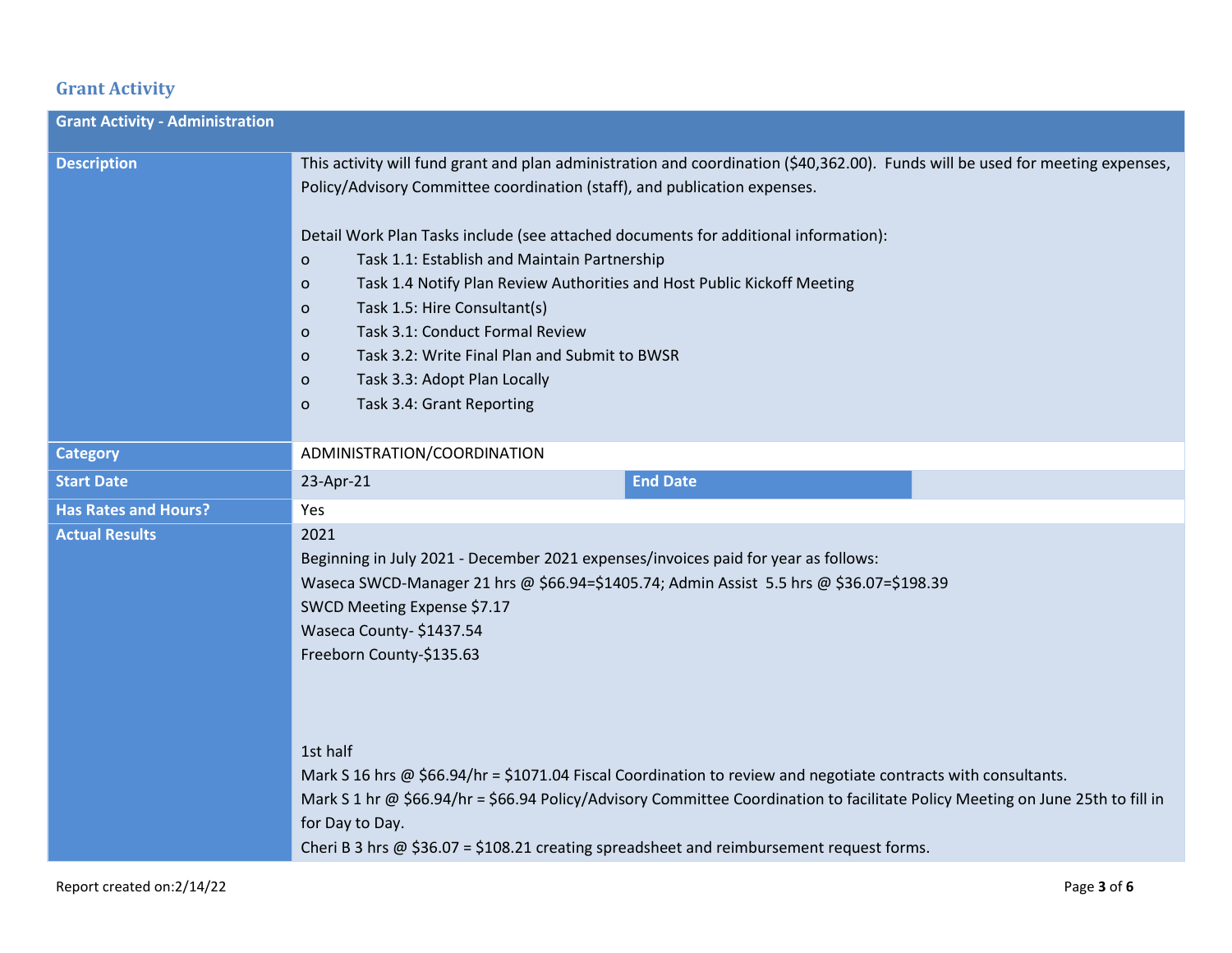| Rachel W 3.5 hrs @ \$45.21/hr = \$158.24 to complete minutes following policy meetings, prep for admin day to day, and         |
|--------------------------------------------------------------------------------------------------------------------------------|
| - create agendas/board packets/notices for policy meetings. Took over day to day responsibilities on 6-18-21. Invoice #2021-1- |
| -FC                                                                                                                            |

| <b>Grant Activity - Contingency-Administration</b> |                                                                                                       |  |  |  |
|----------------------------------------------------|-------------------------------------------------------------------------------------------------------|--|--|--|
| <b>Description</b>                                 | 5% of the final budget (\$10,518.00). Meant to be used if additional Administration funds are needed. |  |  |  |
| <b>Category</b>                                    | ADMINISTRATION/COORDINATION                                                                           |  |  |  |
| Start Date                                         | <b>End Date</b>                                                                                       |  |  |  |
| <b>Has Rates and Hours?</b>                        | No                                                                                                    |  |  |  |
| <b>Actual Results</b>                              |                                                                                                       |  |  |  |

| <b>Grant Activity - Contingency-Plan Development</b> |                                                                                                         |  |  |  |
|------------------------------------------------------|---------------------------------------------------------------------------------------------------------|--|--|--|
| <b>Description</b>                                   | 5% of the final budget (\$10,518.00). Meant to be used if additional Plan Development funds are needed. |  |  |  |
| <b>Category</b>                                      | PLANNING AND ASSESSMENT                                                                                 |  |  |  |
| Start Date                                           | <b>End Date</b>                                                                                         |  |  |  |
| <b>Has Rates and Hours?</b>                          | No                                                                                                      |  |  |  |
| <b>Actual Results</b>                                |                                                                                                         |  |  |  |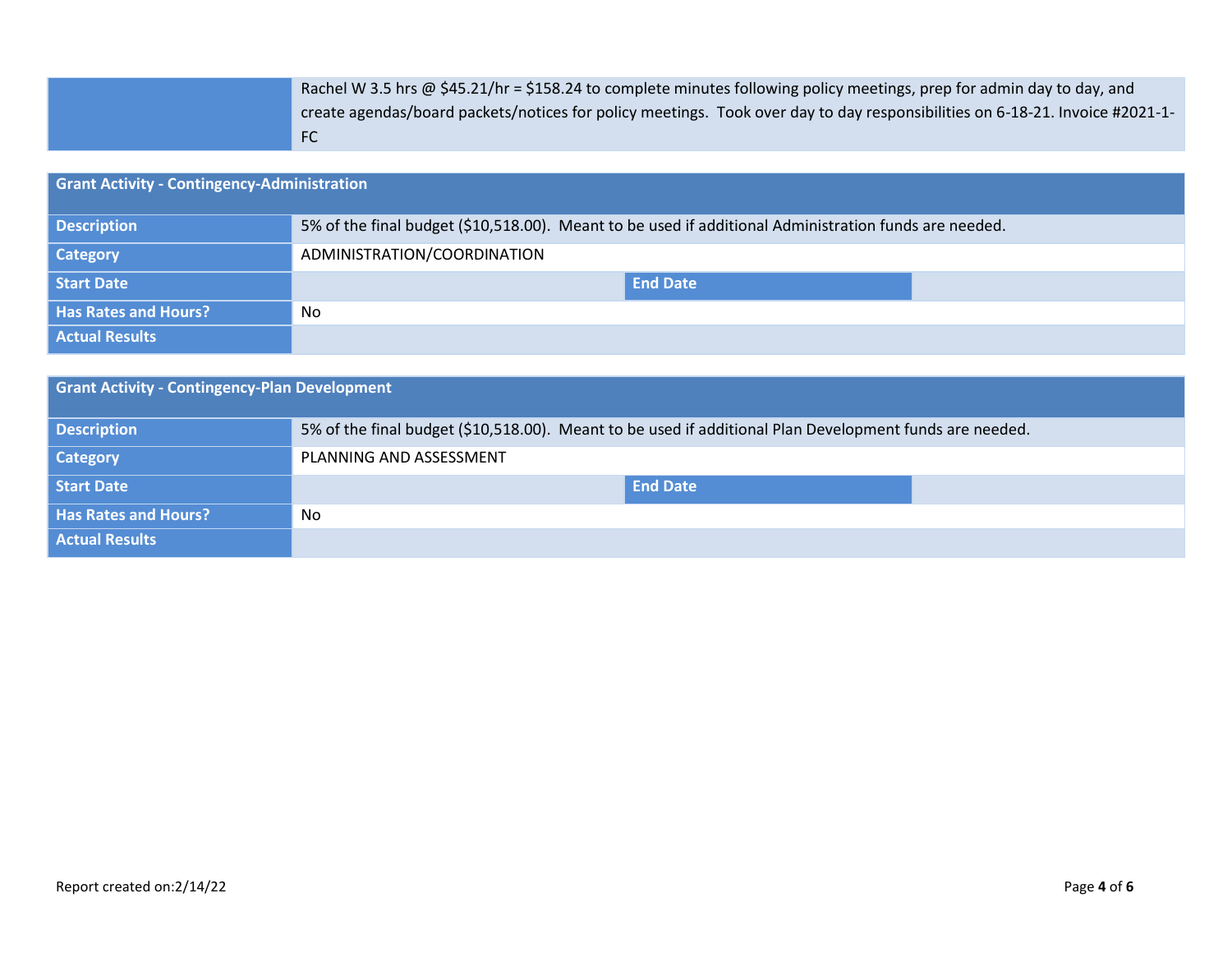| <b>Grant Activity - Plan Development</b> |                                                                                                                                                                                                                                                                                                                                                                                                                                                                                                                                                                                                                                                                                                                                                                                                                                                                                                                                                                                                                                                    |
|------------------------------------------|----------------------------------------------------------------------------------------------------------------------------------------------------------------------------------------------------------------------------------------------------------------------------------------------------------------------------------------------------------------------------------------------------------------------------------------------------------------------------------------------------------------------------------------------------------------------------------------------------------------------------------------------------------------------------------------------------------------------------------------------------------------------------------------------------------------------------------------------------------------------------------------------------------------------------------------------------------------------------------------------------------------------------------------------------|
| <b>Description</b>                       | This activity will fund the plan development process (\$170,000.00). Hired consultants(s) will invoice Waseca SWCD. Some<br>Steering Team time will also be invoiced or tracked (if Waseca SWCD).<br>Detail Work Plan Tasks include (see attached documents for additional information):<br>Task 1.3: Aggregate Watershed Information<br>$\circ$<br>Task 1.4: Notify Plan Review Authorities and Host Public Kickoff Meeting<br>$\circ$<br>Task 2.1: Write the Land and Water Resources Narrative<br>$\circ$<br>Task 2.2: Identify and Prioritize Resources and Issues<br>$\circ$<br>Task 2.3: Establish Measurable goals<br>$\circ$<br>Task 2.4: Develop a Targeted Implementation Schedule<br>$\circ$<br>Task 2.5: Describe Implementation Programs<br>$\circ$<br>Task 2.6: Determine Plan administration and Coordination<br>$\circ$<br>Task 2.7: Write Plan Final Review Draft<br>$\circ$<br>Task 3.1: Conduct Formal Review<br>$\circ$<br>Task 3.2: Write Final Plan and Submit to BWSR<br>$\circ$<br>Task 3.3: Adopt Plan Locally<br>$\circ$ |
| <b>Category</b>                          | PLANNING AND ASSESSMENT                                                                                                                                                                                                                                                                                                                                                                                                                                                                                                                                                                                                                                                                                                                                                                                                                                                                                                                                                                                                                            |
| <b>Start Date</b>                        | <b>End Date</b>                                                                                                                                                                                                                                                                                                                                                                                                                                                                                                                                                                                                                                                                                                                                                                                                                                                                                                                                                                                                                                    |
| <b>Has Rates and Hours?</b>              | No                                                                                                                                                                                                                                                                                                                                                                                                                                                                                                                                                                                                                                                                                                                                                                                                                                                                                                                                                                                                                                                 |
| <b>Actual Results</b>                    | 2021<br>Beginning in July 2021 - December 2021 expenses/invoices paid for year as follows:<br>Freeborn County - \$90.42<br>Waseca County-\$201.54<br>ISG-2nd half Calendar Year 2021<br>ISG was placed under contract July 2021. They worked on aggregating data, facilitating meetings (with Fresh Water),<br>identification of resource concerns and issues. Per contract, 10% of each ISG invoice withheld until Plan completion. See<br>attached Payment Chart.<br>Total amount invoiced: \$16,828.25 less 10% withheld (\$1682.83) = \$15145.42 actually paid as of 12-31-2021 see<br>attachments.                                                                                                                                                                                                                                                                                                                                                                                                                                            |
| Report created on:2/14/22                | Page 5 of 6                                                                                                                                                                                                                                                                                                                                                                                                                                                                                                                                                                                                                                                                                                                                                                                                                                                                                                                                                                                                                                        |